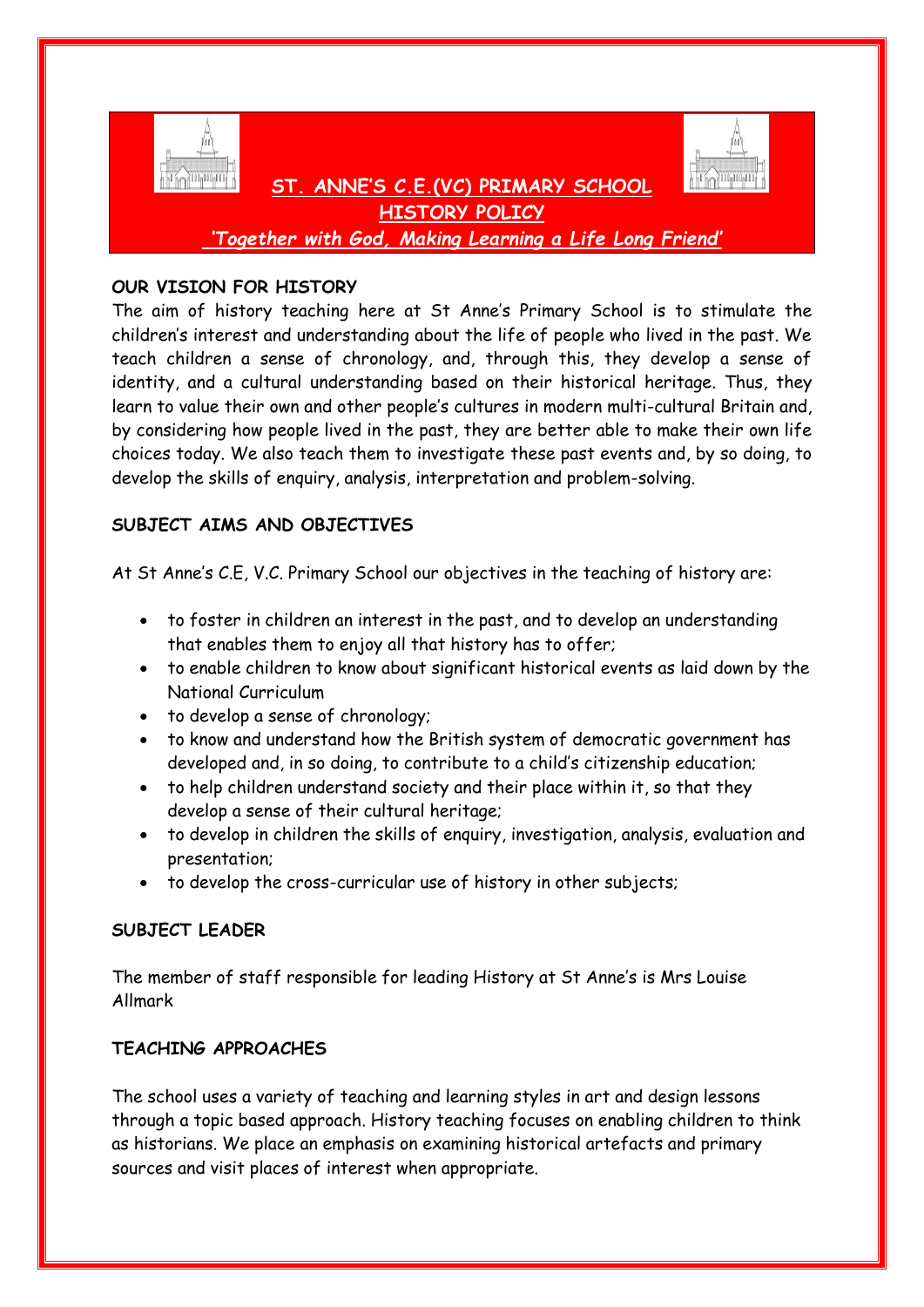We recognise that in all classes, children have a wide range of ability in history, and we seek to provide suitable learning opportunities for all children by matching the challenge of the task to the ability of the child.

#### **PLANNING**

History is a foundation subject in the National Curriculum. At St Anne's C.E. V.C. School, we use the thematic/topic approach as the basis for our curriculum planning in history. At St Anne's School we use the national curriculum as the basis for our curriculum planning in history. These plans define what we will teach, and ensure an appropriate balance and distribution of work across each term. We plan through topics that will link to other areas of the curriculum. We plan the lessons and activities in history so that they build on the children's prior learning. Topic webs are shared with children and parents throughout the year and are also available to view on the website.

### **CONTRIBUTION OF HISTORY TO THE DEVELOPMENT OF SMSC EDUCATION**

Children develop self-confidence by having opportunities to explain their views on a number of social questions, such as how society should respond to poverty and homelessness. They discover how to be active citizens in a democratic society by learning how laws are made and changed, and they learn how to recognise and challenge stereotypes, and to appreciate that racism is a harmful aspect of society. They learn how society is made up of people from different cultures, and they start to develop tolerance and respect for others. . We also provide children with the opportunity to discuss moral questions, or what is right and wrong about key historical events. The history programme of study enables children to understand that Britain's rich cultural heritage can be further enriched by the multi-cultural British society of today**.**

### **INCLUSION**

At our school, we teach history to all children, whatever their ability and individual needs. This accords with the school's curriculum policy of providing a broad and balanced education to all children. Through our history teaching, we provide learning opportunities that enable all pupils to make good progress. We strive hard to meet the needs of those pupils with special educational needs, those with disabilities, those with special gifts and talents, and those learning English as an additional language, and we take all reasonable steps to achieve this.

### **ASSESSMENT AND RECORDING**

Children demonstrate their ability in history in a variety of different ways. Younger children might write about toys their grandparents played with in the past, whilst older pupils may produce a PowerPoint presentation based on their investigation, for example, 'life as an evacuee'. Teachers will assess children's work by making informal judgements during lessons. On completion of a piece of work, the teacher assesses the work and